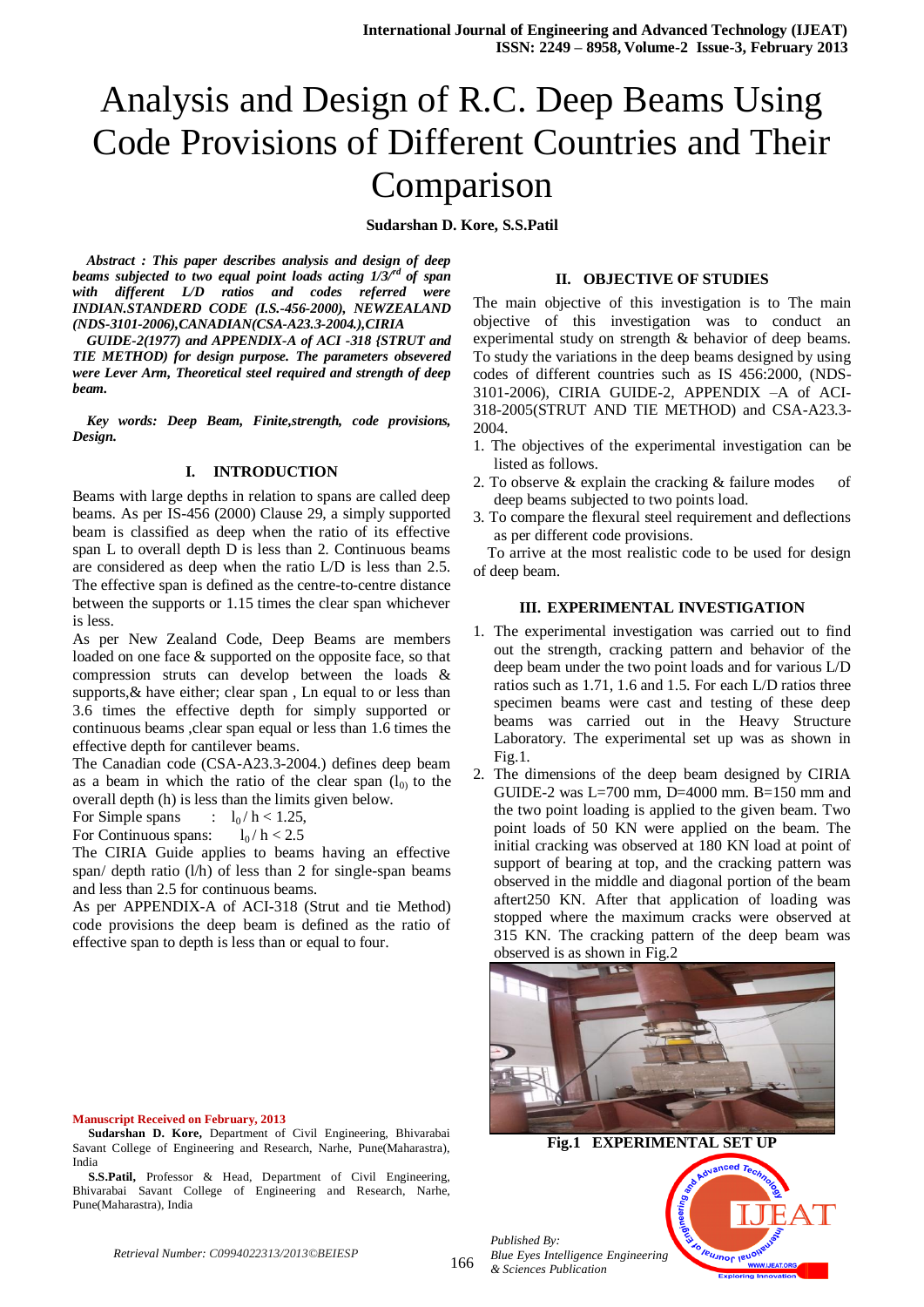# **Analysis and Design of R.C. Deep Beams Using Code Provisions of Different Countries and Their Comparison**



**Fig .2 CIRIA GUIDE -2**

The beam was designed by IS-456-2000 code provisions having dimensions L=700 mm, D=4000 mm. B=150 mm and the two point loading were applied to the given beam Two point loads of 50 KN were applied on the beam. The initial cracking was observed at 200 KN load at point of support of bearing at top and the maximum cracking pattern was observed in the middle and diagonal portion of the beam after 250 KN. After that application of loading was stopped at 335KN. The cracking pattern of the deep beam was observed is as shown in Fig.3

The beam was designed by NEWZEALAND CODE having dimensions L=700 mm, D=400 mm. B=150 mm and the two point loading were applied to the given beam. Two point loads of 50 KN were applied on the beam. The initial cracking was observed at 180 KN at the point of support of bearing, and the cracking pattern was observed in the middle and diagonal portion of the beam at 300 KN. After that application of loading was stopped at 440KN where maximum crack pattern was observed. The cracking pattern of the deep beam was observed is as shown in Fig.4.



**Fig. 3 IS-456-2000**



**Fig.4 NEWZEALAND CODE**

The beam was designed by Appendix A of ACI-318 (STRUT AND TIE METHOD) having dimensions L=700 mm, D=400 mm. B=150 mm and the two point loading was applied to the given beam. Two point loads of 50 KN were applied on the beam. The initial cracking was observed at 230 KN at the point of support of bearing, and the cracking pattern was observed in the middle and diagonal portion of the beam at 300 KN. After that application of loading was stopped at 430 KN where maximum crack pattern was observed. The cracking pattern of the deep beam was observed is as shown in Fig.5.

The beam was designed by CANADIAN CODE having dimensions L=700 mm, D=400 mm. B=150 mm and the two point loading was applied to the given beam. Two point loads of 50 KN were applied on the beam. The initial cracking was observed at 170 KN at the point of support of bearing, and the cracking pattern was observed in the middle and diagonal portion of the beam at 300 KN. After that application of loading was stopped at 360 KN where maximum crack pattern was observed. The cracking pattern of the deep beam was observed is as shown in Fig.6.



**Fig.5 STRUT AND TIE METHOD**



**Fig.6 CANADIAN CODE**



*Published By: Blue Eyes Intelligence Engineering & Sciences Publication*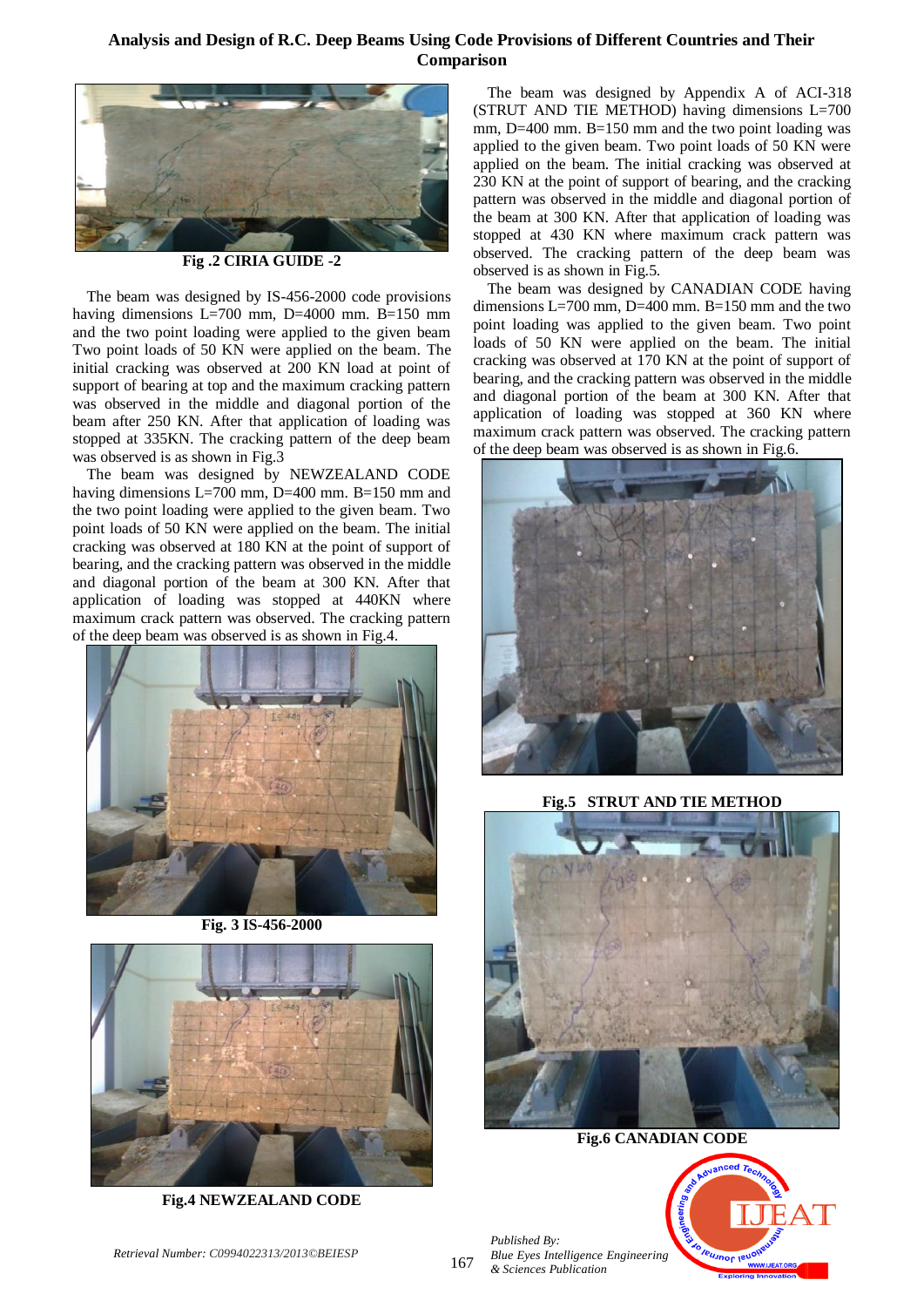| <b>DESIGN</b><br><b>METHOD</b> | <b>STM</b> | <b>NDS</b> | <b>CSA</b> | <b>CIRIA</b> | IS<br>456 | <b>PERCENTAGE</b><br>IN<br><b>STRENGTH</b><br>ΟF<br>WITH RESPECT TO |            |              | <b>INCREASE</b><br>STM |
|--------------------------------|------------|------------|------------|--------------|-----------|---------------------------------------------------------------------|------------|--------------|------------------------|
| L/D<br><b>RATIO</b>            |            |            |            |              |           | <b>NDS</b>                                                          | <b>CSA</b> | <b>CIRIA</b> | ΙS<br>456              |
| 1.71                           | 385        | 350        | 320        | 330          | 250       | 9.90                                                                | 20.31      | 16.66        | 35.06                  |
| 1.71                           | 365        | 335        | 315        | 310          | 275       | 8.90                                                                | 15.87      | 17.75        | 32.72                  |
| 1.71                           | 375        | 330        | 320        | 325          | 250       | 13.63                                                               | 17.18      | 15.38        | 33.34                  |
| 1.6                            | 410        | 370        | 330        | 315          | 300       | 10.81                                                               | 19.51      | 24.15        | 26.83                  |
| 1.6                            | 390        | 360        | 340        | 315          | 320       | 8.34                                                                | 14.70      | 23.80        | 21.87                  |
| 1.6                            | 400        | 370        | 335        | 320          | 325       | 8.10                                                                | 19.40      | 25.00        | 23.07                  |
| 1.5                            | 440        | 380        | 350        | 300          | 400       | 15.78                                                               | 20.72      | 35.66        | 9.09                   |
| 1.5                            | 420        | 350        | 360        | 310          | 380       | 12.00                                                               | 21.66      | 35.48        | 10.52                  |
| 1.5                            | 430        | 375        | 355        | 305          | 380       | 14.66                                                               | 21.12      | 38.98        | 13.15                  |

## **1.4.5 Percentage Increase In Strength At Maximum Cracks:**

# **1.4.2 Code Comparision In Case Of Each Country Code:**

| <b>DESIGN</b><br><b>METHOD</b>         | L/D<br><b>RATIO</b> | ΙS     | NDS'  | <b>CSA</b> | <b>CIRIA</b><br><b>GUIDE-2</b> | ACI-<br>318<br>(STM) |
|----------------------------------------|---------------------|--------|-------|------------|--------------------------------|----------------------|
|                                        | 1.71                | 129.52 | 140   | 139.86     | 85.14                          | 140                  |
| FLEXURAL STEEL<br>(MM <sup>2</sup> )   | 1.6                 | 124.93 | 132   | 131.28     | 82.10                          | 132                  |
|                                        | 1.5                 | 120.64 | 121   | 120.00     | 79.27                          | 121                  |
| <b>REINFORCRMENT</b>                   |                     |        |       |            |                                |                      |
| HORIZONTAL (MM <sup>2</sup> )          | 1.71                | 105    | 67.5  | 90         | 131.25                         | 68                   |
| VERTICAL (MM <sup>2</sup> )            |                     | 63     | 112.5 | 90         |                                | 113                  |
| HORIZONTAL (MM <sup>2</sup> )          | 1.6                 | 112.50 | 67.5  | 90         | 131.25                         | 68                   |
| VERTICAL (MM <sup>2</sup> )            |                     | 67.5   | 112.5 | 100        |                                | 113                  |
| HORIZONTAL (MM <sup>2</sup> )          | 1.5                 | 108    | 67.5  | 90         | 131.25                         | 68                   |
| VERTICAL (MM <sup>2</sup> )            |                     | 64.8   | 112.5 | 90         |                                | 113                  |
| <b>LOAD AT</b>                         | 1.71                | 225    | 130   | 130        | 160                            | 180                  |
| FIRST CRACK (KN)                       | 1.6                 | 200    | 140   | 145        | 170                            | 190                  |
|                                        | $\overline{1.5}$    | 175    | 180   | 170        | 190                            | 230                  |
|                                        | 1.71                | 290    | 300   | 320        | 325                            | 380                  |
| <b>LOAD AT MAX</b><br><b>CRACK(KN)</b> | 1.6                 | 335    | 400   | 340        | 315                            | 400                  |
|                                        | 1.5                 | 350    | 440   | 360        | 300                            | 430                  |

| 1.4.3 | <b>Percentage Increase In Flexural Steel</b> |  |  |
|-------|----------------------------------------------|--|--|
|       |                                              |  |  |

| LD           | PERCENTAGE INCREASE IN FLEXURAL STEEL OF STRUT & TIE |      |       |      |  |  |  |  |  |
|--------------|------------------------------------------------------|------|-------|------|--|--|--|--|--|
| <b>RATIO</b> | <b>METHOD WITH RESPECT TO OTHER</b>                  |      |       |      |  |  |  |  |  |
|              | CSA<br><b>NDS</b><br>IS-456<br>CIRIA                 |      |       |      |  |  |  |  |  |
| 1.71         | 0.10                                                 | 0.10 | 39.18 | 8.09 |  |  |  |  |  |
| 1.6          | 0.55                                                 | 0.55 | 37.80 | 5.65 |  |  |  |  |  |
| 15           | 0.85                                                 | 0.85 | 34.48 | 2.98 |  |  |  |  |  |

From the experimental investigation the percentage increase in strength of the beam at first crack load and at the load of maximum cracks were observed this variation of the strength is shown in the table below.

| 1.4.4 | Percentage increase In Strength At First Crack: |  |  |
|-------|-------------------------------------------------|--|--|
|       |                                                 |  |  |

| <b>DESIGN</b> |            | $\cdots$   |     |              |     |            |                 | PERCENTAGE INCREASE |      |
|---------------|------------|------------|-----|--------------|-----|------------|-----------------|---------------------|------|
| <b>METHOD</b> |            |            |     |              |     |            |                 | IN STRENGTH OF STM  |      |
| $\rightarrow$ |            |            |     |              | IS  |            | WITH RESPECT TO |                     |      |
|               | <b>STM</b> | <b>NDS</b> | CSA | <b>CIRIA</b> | 456 |            |                 |                     |      |
| LD            |            |            |     |              |     | <b>NDS</b> | <b>CSA</b>      | <b>CIRIA</b>        | IS   |
| <b>RATIO</b>  |            |            |     |              |     |            |                 |                     | 456  |
| 1.71          | 180        | 120        | 130 | 170          | 175 | 33.33      | 27.77           | 9.55                | 2.77 |
| 1.71          | 160        | 110        | 110 | 145          | 150 | 31.25      | 31.25           | 9.37                | 6.25 |
| 1.71          | 190        | 130        | 130 | 160          | 180 | 31.57      | 27.77           | 11.11               | 5.26 |
| 1.6           | 210        | 140        | 125 | 190          | 200 | 33.33      | 27.47           | 9.52                | 4.76 |
| 1.6           | 190        | 130        | 140 | 170          | 180 | 31.57      | 26.31           | 10.52               | 5.26 |
| 1.6           | 180        | 125        | 145 | 155          | 170 | 30.55      | 25.44           | 13.88               | 5.55 |
| 1.5           | 230        | 180        | 170 | 170          | 225 | 21.74      | 26.08           | 11.08               | 2.17 |
| 1.5           | 200        | 150        | 145 | 180          | 190 | 25.00      | 27.50           | 10.00               | 5.00 |
| 1.5           | 235        | 160        | 155 | 220          | 225 | 31.92      | 27.04           | 9.38                | 4.25 |

#### **1.4.5 Percentage Increase In Strength At Maximum Cracks:**

| uuss                                 |            |            |            |              |           |                                                                     |            |              |           |
|--------------------------------------|------------|------------|------------|--------------|-----------|---------------------------------------------------------------------|------------|--------------|-----------|
| <b>DESIGN</b><br><b>METHOD</b><br>LD | <b>STM</b> | <b>NDS</b> | <b>CSA</b> | <b>CIRIA</b> | IS<br>456 | PERCENTAGE INCREASE<br>IN STRENGTH OF STM<br><b>WITH RESPECT TO</b> |            |              |           |
| <b>RATIO</b>                         |            |            |            |              |           | <b>NDS</b>                                                          | <b>CSA</b> | <b>CIRIA</b> | IS<br>456 |
| 1.71                                 | 385        | 350        | 320        | 330          | 250       | 9.90                                                                | 20.31      | 16.66        | 35.06     |
| 1.71                                 | 365        | 335        | 315        | 310          | 275       | 8.90                                                                | 15.87      | 17.75        | 32.72     |
| 1.71                                 | 375        | 330        | 320        | 325          | 250       | 13.63                                                               | 17.18      | 15.38        | 33.34     |
| 1.6                                  | 410        | 370        | 330        | 315          | 300       | 10.81                                                               | 19.51      | 24.15        | 26.83     |
| 1.6                                  | 390        | 360        | 340        | 315          | 320       | 8.34                                                                | 14.70      | 23.80        | 21.87     |
| 1.6                                  | 400        | 370        | 335        | 320          | 325       | 8.10                                                                | 19.40      | 25.00        | 23.07     |
| 15                                   | 440        | 380        | 350        | 300          | 400       | 15.78                                                               | 20.72      | 35.66        | 9.09      |
| 1.5                                  | 420        | 350        | 360        | 310          | 380       | 12.00                                                               | 21.66      | 35.48        | 10.52     |
| 1.5                                  | 430        | 375        | 355        | 305          | 380       | 14.66                                                               | 21.12      | 38.98        | 13.15     |



*Published By:*